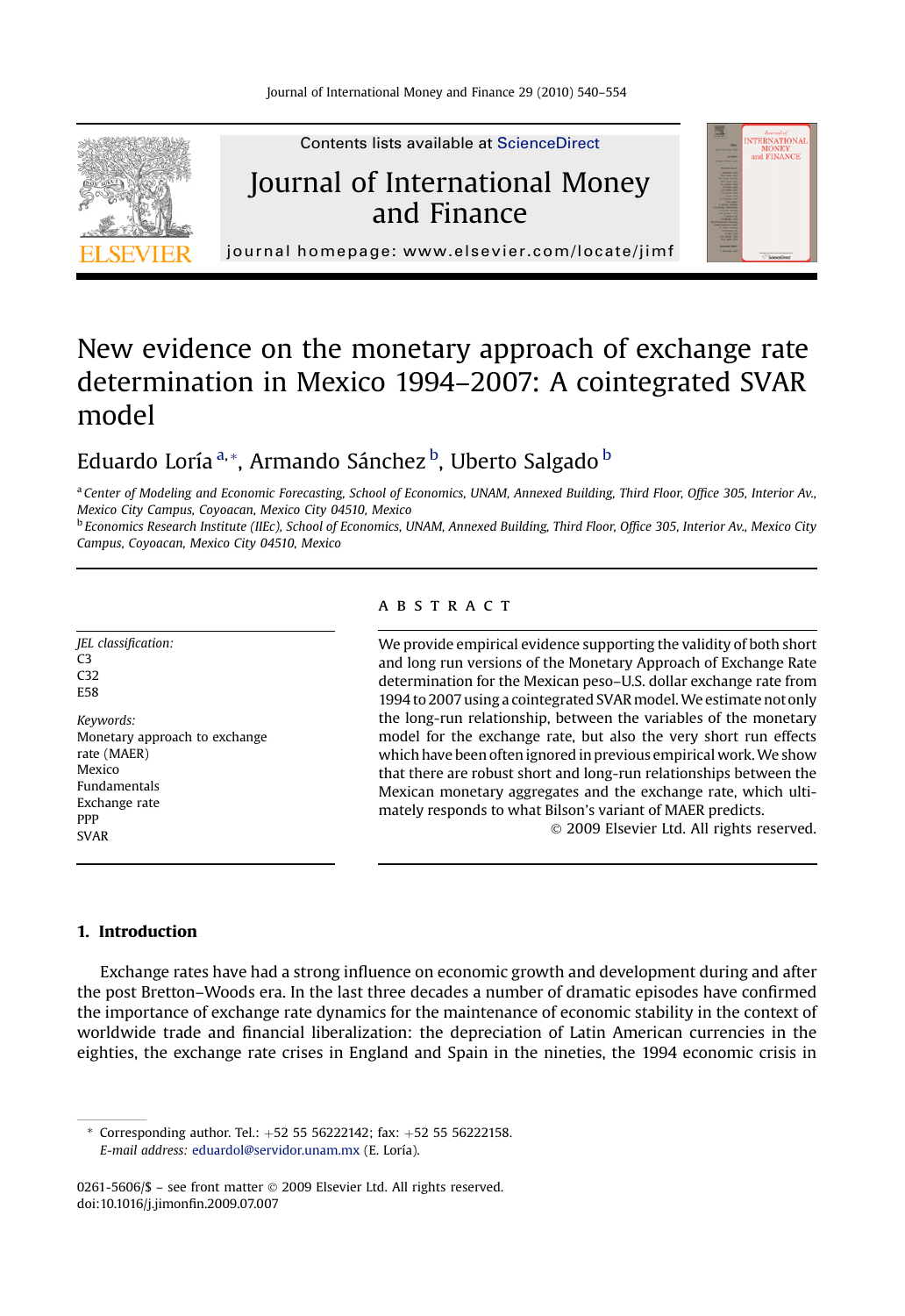Mexico, the collapse of the currency board in Argentina, and the alternate depreciation–appreciation of the U.S. dollar versus the euro, for the last two years.

Empirical research on exchange rate economics has been growing exponentially. This trend may be attributed to the huge concerns about the collapse of the Bretton–Woods system, and to the necessity for determining the impact of exchange rates on the economic performance of nations under the current economic circumstances. From an empirical point of view, the behavior of flexible exchange rates and their well-known intractability is a strong incentive for scholars to launch inquiries about the empirical determination of exchange rates now and in the future.

An important issue in this research field has been determining a reliable set of fundamental macroeconomic and microeconomic variables affecting the behavior of exchange rates [\(Taylor, 1995\)](#page--1-0). There are a number of variables that determine exchange rates. A classical variant of the monetary approach of exchange rate (MAER), suggested by [Bilson \(1978\),](#page--1-0) uses the log differences between foreign and domestic outputs, interest rates, and monetary aggregates as a reliable set of explanatory variables (fundamentals). According to such variant of MAER, any misalignment or widening of such spreads must be clearly reflected in the dynamics of the spot rate. This approach has been empirically tested for both developed and developing economies ([Hallwood and MacDonald, 2000; Chin et al.,](#page--1-0) [2007\)](#page--1-0). However, such studies have used Johansen's cointegration method (1990) to show that a longrun relationship exists between the variables of the monetary model but very few articles raise the question whether MAER also holds in the short run. For our knowledge there are not many studies analyzing both the short and the long rung validity of MAER simultaneously in an innovative way by combining short and long run properties of the data. Therefore, the objective of this article is to fill this gap by looking for new and reliable empirical evidence supporting the short and long run validity of MAER for the Mexican peso–USD spot exchange rate. Specifically, we make use of the SVAR methodology, in the presence of non-stationary variables to look for robust evidence about the validity of this approach during the explicit floating period  $(1994.04-2007.04)$ .<sup>1</sup> A cointegrated SVAR model is an appropriate technique in this context, since it allows us to estimate the instantaneous correlations (very short run) between exchange rates and fundamentals while taking into account the existent long-run exchange rate equation in the estimation procedure.

Our empirical results show that in estimating the SVAR model we find short run consistent contemporaneous coefficient signs and impulse responses as in MAER and we are able to estimate a stable long rung equation, which is consistent with the monetary model of exchange rate determination.

This article is organized as follows. In the second section we present the MAER fundamentals. The third section summarizes some recent empirical findings on the validity of the monetary approach for several countries. In the fourth section, we discuss econometric issues and briefly describe the SVAR methodology used to estimate the responses of Mexico's currency to shocks in the fundamentals. In the fifth section we analyze the evolution of the nominal exchange rate in Mexico according to different regimes. Afterwards, we report our main empirical findings and link them to the stylized facts of the Mexican economy. Finally, we briefly discuss our empirical results and some policy implications.

#### 2. The monetary approach of exchange rate determination (MAER)

The MAER model ([Hallwood and MacDonald, 2000; Taylor, 1995\)](#page--1-0) can be seen as an extension of the PPP hypothesis since it attaches the monetarist theory of price determination to the former in order to explain nominal exchange rate fluctuations. Movements in money aggregates determine prices, and therefore, the nominal exchange rate.

 $<sup>1</sup>$  After deliberations we decided to end the analysis in 2007 due to the worldwide turmoil that started afterwards and could</sup> seriously affect the analysis. We split the time span estimation due to a recommendation of an anonymous referee. First, we obtain estimates for the exchange rate behavior from 1985.01 to 2007.04 where the nominal exchange rate depreciated by approximately 5400%. Second, we estimated the model for the flexible exchange rate period 1995.01 onwards. The results are robust to sample changes. Estimates are available upon request.